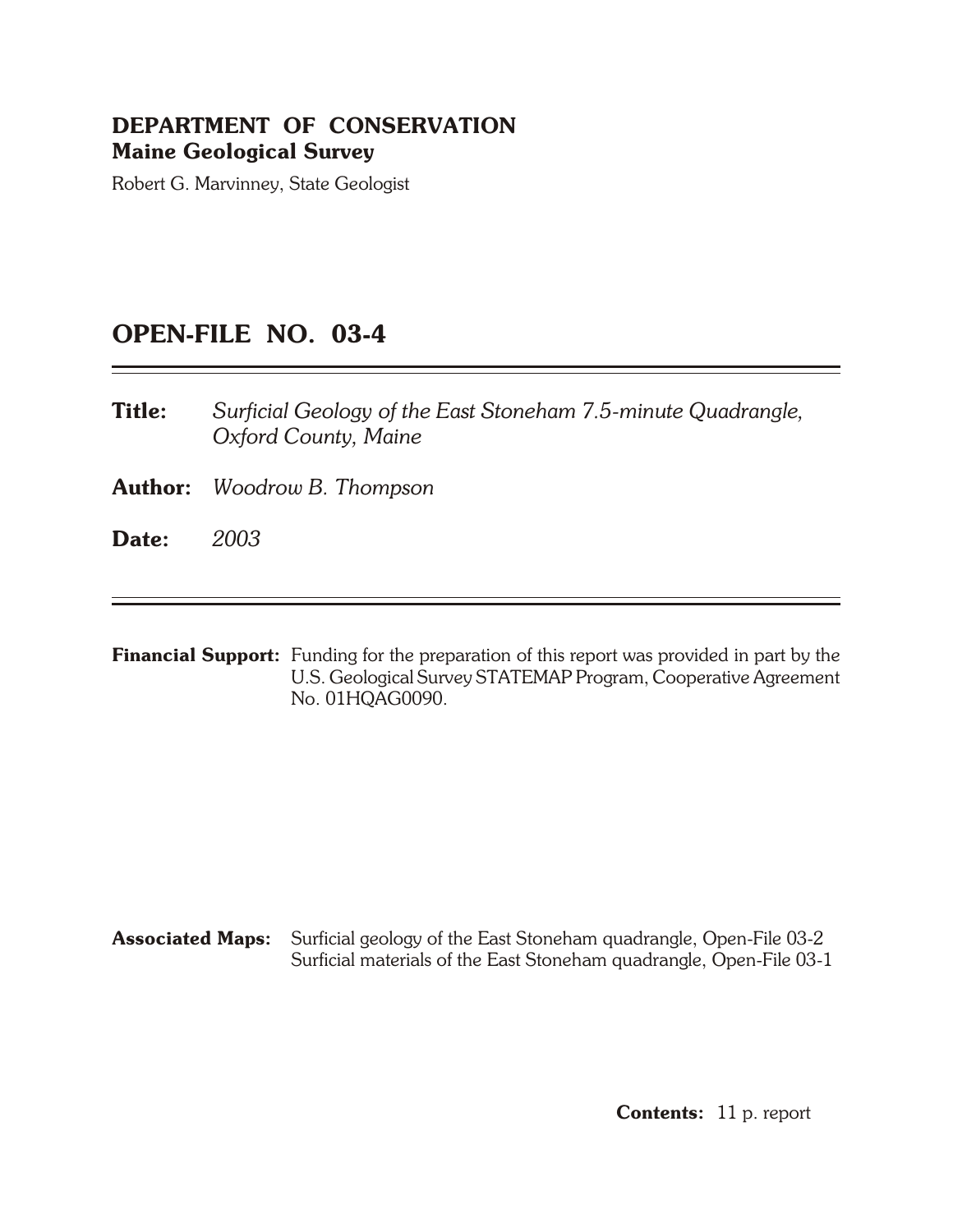# *Surficial Geology of the East Stoneham 7.5-minute Quadrangle, Ox ford County, Maine*

*Woodrow B. Thomp son Maine Geo logi cal Sur vey 22 State House Sta tion Augusta, ME 04333- 0022*

## **INTRODUCTION**

This report describes the surficial geology and Quaternary history of the East Stoneham 7.5-minute quadrangle in southwestern Maine. Surficial earth materials include unconsolidated sediments (sand, gravel, etc.) of glacial and nonglacial origin. Most of these deposits formed during and after the latest episode of glaciation in Maine, within the last 25,000 years. Surficial sediments cover the bedrock over most of the quadrangle, and are subject to many uses and environmental considerations. These include sand and gravel extraction, development and protection of ground-water supplies, siting of waste disposal facilities, and agriculture.

The field work for this study was carried out in stages, first to gather data for the Maine Geological Survey's (MGS) sandand-gravel aquifer mapping program (Williams and others, 1987) and later to complete the surficial geologic mapping of the East Stoneham quadrangle. Field work to update earlier observations, and preparation of the present report, were done in 2001-02 for the STATEMAP cooperative between the MGS and the U.S. Geological Survey (USGS).

Two maps are associated with this report. The *geologic map* (Thompson, 2003) shows the distribution of sedimentary units, and indicates their age, composition, and known or inferred origin. It also includes information on the geologic history of the quadrangle, such as features indicating the flow direction of glacial ice. This map, along with mapping done by the author in adjacent quadrangles, provides the basis for the discussion of glacial and postglacial history presented here. The *materials map* (Thompson and Locke, 2003) shows specific data used to help construct the geologic map. These data include observations from gravel pits, shovel and auger holes, construction sites, and natural exposures along stream banks. Sand and gravel aquifer studies by the MGS provided subsurface data, including seismic and well logs for parts of the quadrangle (Williams and others, 1987).

#### **Geographic setting**

The East Stoneham quadrangle is located in the White Mountain foothills (a.k.a. Oxford Hills region) of southwestern Maine. The map area extends in latitude from 44°15'00" to 44°22'30" N, and in longitude from 70°45'00" to 70°52'30" W. It encompasses parts of the towns of Albany, Stoneham, Mason, Bethel, Lovell, and Greenwood, but the only population center is the village of East Stoneham. The principal stream in the map area is the Crooked River. Numerous brooks in the quadrangle are tributary to this south-flowing river. Other streams - notably Mill Brook and the East and West Branches of the Pleasant River - drain north to the Androscoggin River. The topography across the quadrangle is generally hilly to mountain ous. Elevations range from about 550 ft (168 m) above sea level (where the Crooked River crosses its southern border) to about 1960 ft (597 m) on Peter Mountain near the west edge of the quadrangle.

Part of the White Mountain National Forest is located in the East Stoneham quadrangle. These Forest lands, together with ponds, lakes, and streams, are important for outdoor recreation in this part of Maine. Other natural resources that have been utilized in the study area include timber, sand and gravel, crushed stone, and a variety of industrial and gem minerals such as feldspar and beryl.

#### *Bed rock ge ol ogy*

Quaternary sediments cover the bedrock over much of the East Stoneham quadrangle, but outcrops are very common on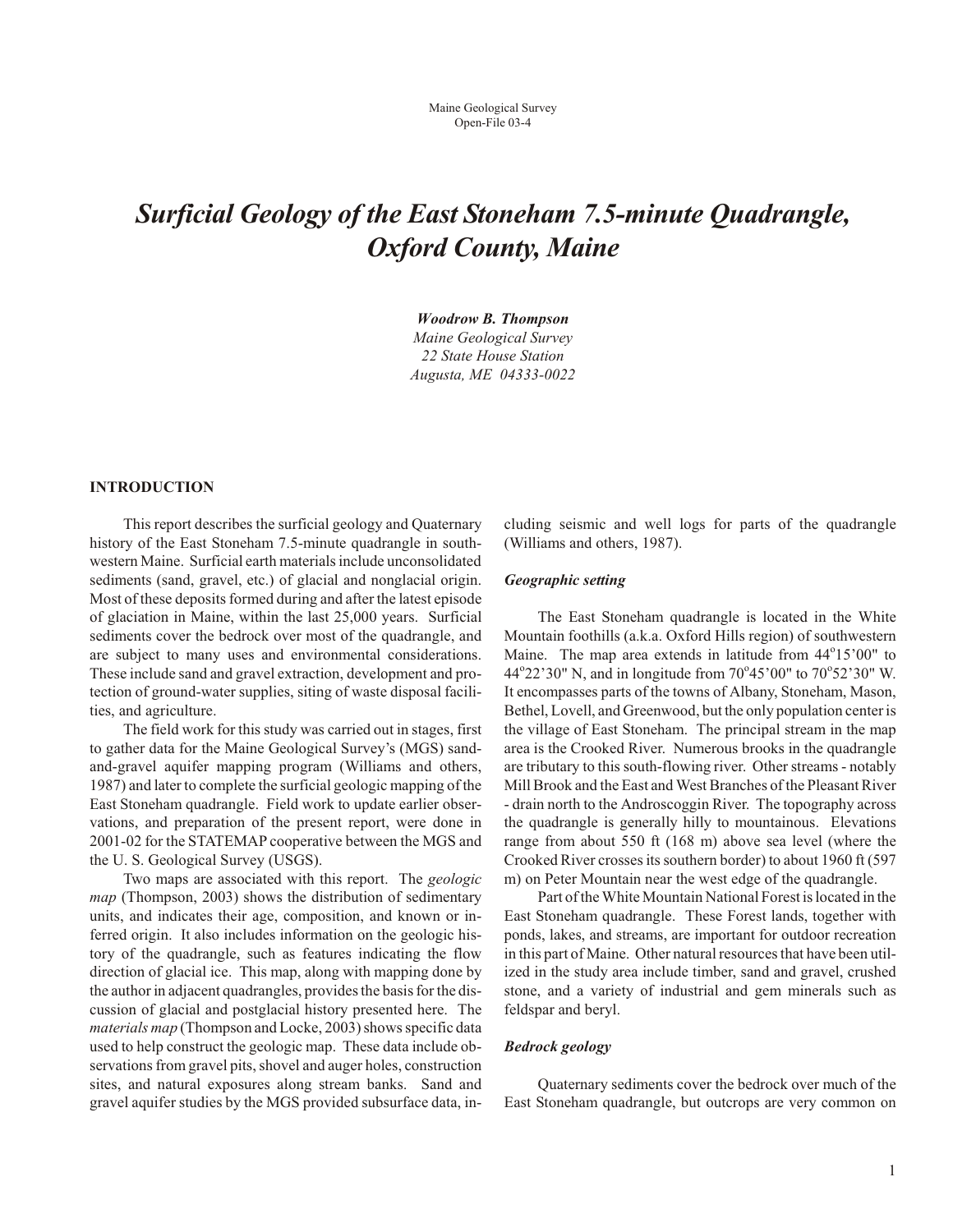hills and mountains. Most of the map area is underlain by a large granite body of Devonian age, called the Songo Pluton (Osberg and others, 1985). Veins of granite pegmatite are found throughout the area.

## **PREVIOUS WORK**

Stone (1899) conducted a reconnaissance of southwestern Maine during his statewide USGS study of Maine's glacial gravels. He briefly discussed the esker system and related glacial meltwater deposits in the Crooked River valley in the East Stoneham quadrangle and adjacent areas (Stone, 1899, p. 248-250). Stone included the esker deposits with the "Albany-Saco River Series," which he traced from Albany south to East Brownfield in the Saco Valley. He further noted that in some places in southern Albany and northern Waterford, this esker system consists of two adjacent ridges. Stone also proposed that a lake formerly existed in the vicinity of Bethel in the Androscoggin Valley (just north of the present study area), and that the early postglacial drainage of the Androscoggin River may have "overflowed" across the low divide into the Crooked River valley.

Prescott (1979) compiled well and test hole data in the area of the East Stoneham quadrangle, and also carried out preliminary surficial and gravel aquifer mapping (Prescott, 1980; Prescott and Dickerman, 1981). Thompson compiled a more detailed aquifer map that included the East Stoneham quadrangle, as part of the Significant Sand and Gravel Aquifer Project sponsored by the MGS, USGS, and Maine Department of Environmental Protection (Williams and others, 1987). The U.S. Department of Agriculture's soil survey of Oxford County (Wilkinson, 1995) provided useful materials information for several sites that the present author did not visit in the field.

#### **DESCRIPTION OF GEOLOGIC MAP UNITS**

The surficial deposits represented on the geologic map have been classified on the basis of their age and origin. Map units are designated by letter symbols, such as "Pt". The first letter indicates the age of the unit:

| "P" - Pleistocene (Ice Age); |                                                     |
|------------------------------|-----------------------------------------------------|
|                              | "H" - Holocene (postglacial, i.e. formed during the |
|                              | last $10,000$ years);                               |
|                              | "Q" - Quaternary (encompasses both the Pleistocene  |
|                              | and Holocene epochs)                                |

The Quaternary age is assigned to units which overlap the Pleistocene-Holocene boundary, or whose ages are uncertain. The other letters in the map symbol indicate the origin and/or assigned name of the unit, e.g. "t" for glacial till and "lw" for sediments deposited in glacial Lake Waterford. Surficial map units

in the East Stoneham quadrangle are described below, starting with the older deposits that formed in contact with glacial ice.

## *Till (unit Pt)*

Till is a glacially deposited sediment consisting of a moreor-less random mixture of sand, silt, and gravel-size rock debris. In southern Maine it typically includes numerous boulders. Till blankets much of the upland portions of the quadrangle, where it is the principal surficial material; and it presumably underlies younger deposits in the valleys. Some of the till in Maine probably was derived from glacial erosion of older surficial sediments (either glacial or non-glacial), while the remainder was freshly eroded from nearby bedrock sources during the latest glaciation.

Pit exposures in the East Stoneham quadrangle have revealed up to 40 ft (12 m) of till, and well logs indicate the thick ness locally reaches 50 ft (15 m) or more (Thompson and Locke, 2003). Till is thin on the tops of many hills, where bedrock is likely to be exposed. A ruled line pattern on the geologic map shows areas where bedrock outcrops are common and/or the till thick ness is in ferred to be less than 10 ft (3 m).

Till is, by definition, a poorly sorted sediment (diamicton) in which there is a very wide range of rock and mineral particle sizes. However, the texture and structure of individual till deposits vary depending on their source and how they were formed. In the East Stoneham quadrangle, till may include a small percentage of clay, but it has a dominantly sandy or siltysandy matrix as a consequence of having been eroded from coarse-grained bedrock. Till has little or no obvious stratification in some places. Elsewhere it is crudely stratified, with discontinuous lenses and laminae of silt, sand, and gravel resulting from sorting by meltwater during deposition.

Stones are abundant in this unit, and boulders scattered across the ground surface often indicate the presence of till. Till stones in the quadrangle chiefly consist of coarse-grained igneous and metamorphic rocks, especially granitic rocks derived mainly from local bedrock sources. Many till stones are moreor-less angular, and some have smooth, flat, striated surfaces due to subglacial abrasion. These faceted surfaces are best developed on dense, fine- grained rocks.

Varieties of till formed beneath a glacial ice sheet include lodgement and basal melt-out tills. Lodgement till was deposited under great pressure beneath the ice sheet. It may be very compact and difficult to excavate ("hardpan"), with a platy structure (fissility) evident in the upper, weathered zone. Basal melt-out till is difficult to identify with certainty, but typically shows a crude stratification inherited from debris bands in the lower part of the glacier. Ablation till formed during the melting of the ice and tends to be loose-textured and stony, with numerous lenses of washed sediment. More than one of these till varieties may occur at a single locality. For example, a thin veneer of stony ablation till commonly overlies lodgement till.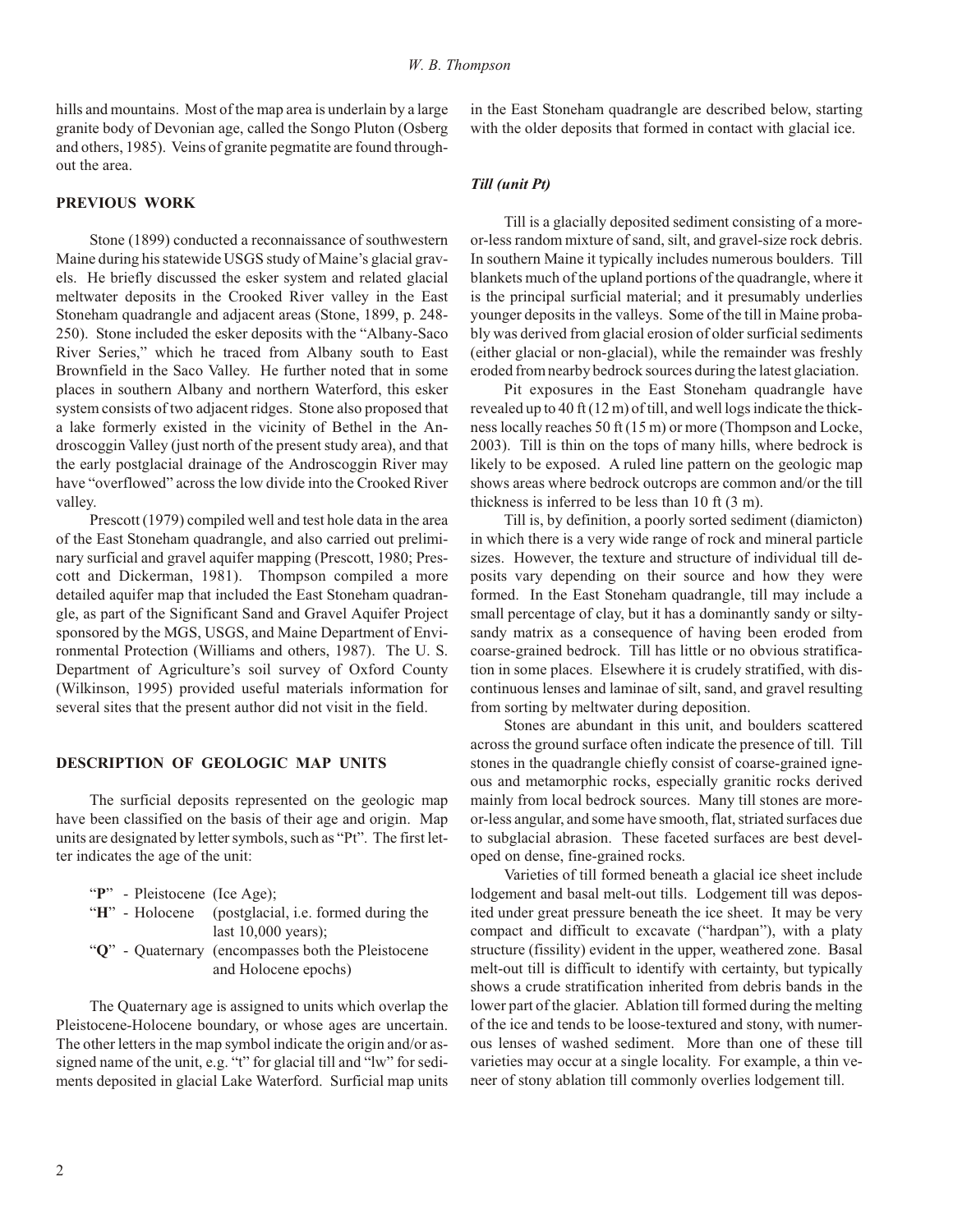Field evidence in the Oxford Hills region, coupled with studies elsewhere in New England (e.g. Koteff and Pessl, 1985; Thompson and Borns, 1985; Weddle and others, 1989), suggests that till deposits of two glaciations are present in the region. The "upper till" is clearly the product of the most recent, late Wisconsinan glaciation, which covered southern Maine between about  $25,000$  and  $13,000$  years ago. Exposures of upper till can be seen in many small pits, road cuts, and temporary excavations. It is not weathered (except in the near-surface zone of modern soil formation) and is usually light olive-gray in color. Ab lation facies of the upper till have been recognized in the East Stoneham quadrangle.

The "lower till" consists of compact, silty-sandy lodgement deposits. In southwestern Maine, as in other parts of New England, it is likely to be found in smooth, glacially streamlined hills where a considerable thickness of till has accumulated. These thick deposits often occur as "ramps" on the gentle northwest-facing slopes of hills, while bedrock is exposed on the steeper, glacially plucked southeast slopes. The lower till is distinguished by its thick weathering profile, which may extend to a depth of  $10$  ft  $(3 \text{ m})$  or more. Within this weathered zone, the till is oxidized and has an olive-gray to dark olive-gray or dark grayish-brown color. Dark-brown iron/manganese oxide staining coats the surfaces of stones and joints (Thompson, 1986). Probable equivalents of this till in southern New England are believed to be have been deposited during an earlier glaciation in Illinoian time, prior to 130,000 years ago (Weddle and others, 1989).

A thick deposit of lodgement till was seen in a small abandoned pit on the hillside just south of the southwest corner of Keewaydin Lake, adjacent to Route 5. This section is approximately 45 ft  $(14 \text{ m})$  high. It was less overgrown with vegetation when described by Thompson (1986). Digging in the pit face revealed  $\sim$  3 ft (1 m) of sandy, stony late Wisconsinan till overlying at least  $\sim$  40 ft (12 m) of what is probably the lower till. The latter till is compact, olive-gray, silty, and less stony than the upper till. The upper part of this unit has iron or manganese oxides coating joint surfaces. Between the two tills is a  $3-ft(1 \text{ m})$  unit in which fragments of the lower till are mixed with deformed sand lenses. This unit probably resulted from erosion of the lower till by the late Wisconsinan ice sheet, producing a mixed zone in which sheared clasts of lower till were mingled with sandy sediments from the overriding glacier.

#### *End mo raine (unit Pem)*

On the south side of Keewaydin Lake, between the lake shore and Route 5, there is a bouldery till ridge that trends eastwest. This feature probably is an end moraine, which was deposited along the margin of the last glacial ice sheet as it retreated northward from the lake basin. Several other till ridges between Keewaydin Lake and East Stoneham village are inferred to be end moraines. Their orientation suggests a tongue of glacial ice

retreating northwestward up the Mill Brook valley. The crests of these ridges are shown on the geologic map.

#### *Es ker de pos its (unit Pge)*

A discontinuous esker system (Pge) extends from the south edge of the quadrangle northward along the Crooked River for a short distance and thence to Kneeland Pond and the valley occupied by a chain of ponds in the White Mountain National Forest. This map unit consists of ridges of gravel and sand deposited by meltwater streams flowing south in tunnels at the bottom of the last glacial ice sheet. It is part of a segmented esker system that can be traced from the East Stoneham quadrangle southward for many miles to a large glaciomarine delta in the Dayton area (York County). This delta contains sediments that washed into the sea at the terminus of the ice-tunnel network. Whether meltwater flowed simultaneously through the entire tunnel network is debatable, but it is likely that the esker segments formed progressively from south to north as the tunnel became clogged with sediment during deglaciation.

The ridges comprising the esker system are typically 20-60 ft (6-18 m) high and about 200-300 ft (60-90 m) wide. Between Little Papoose and Kneeland Ponds, the esker consists of two parallel and closely spaced ridges. This indicates the former presence of two ice tunnels, though it is not known whether both of them carried meltwater at the same time. A long gap in the esker exists northwest of Kneeland Pond, in the Albany Brook valley. The valley is very narrow and confined between bedrock hills in this area. The subglacial stream carved a gorge at least 80 ft  $(24 \text{ m})$  deep in the east-west portion of the valley. Large potholes occur in the walls of this gorge. Many years ago, the site was a tourist attraction called "Albany Basin," but it is now on private property and off-limits to visitors.

#### *Gla cial Lake Wa ter ford de pos its (unit Plw)*

Glacial Lake Waterford formerly occupied a part of the Crooked River valley from East Stoneham to North Waterford, and extended southwest to the Kezar Falls gorge in the North Waterford quadrangle (where its outlet was located). It was dammed by remnant ice in the North Waterford area, which prevented the lake waters from escaping eastward down the Crooked River valley (Thompson, 1999a,b). The sediments that record the existence of this lake (Plw) are thought to be largely of deltaic origin. They were deposited where glacial meltwater streams entered the lake and dropped their load. Elevations of the flat, graded tops of deltas in the North Waterford quadrangle indicate that the lake surface stood at approximately 600-620 ft  $(183-189 \text{ m})$ . The upper surface of the Plw deposit in the southern part of the East Stoneham quadrangle has the same elevation and likewise may be deltaic. There is little information on the maximum thickness of the unit, but pit exposures in the East Stone ham quad rangle reach depths of at least  $20 \text{ ft} (6 \text{ m})$ .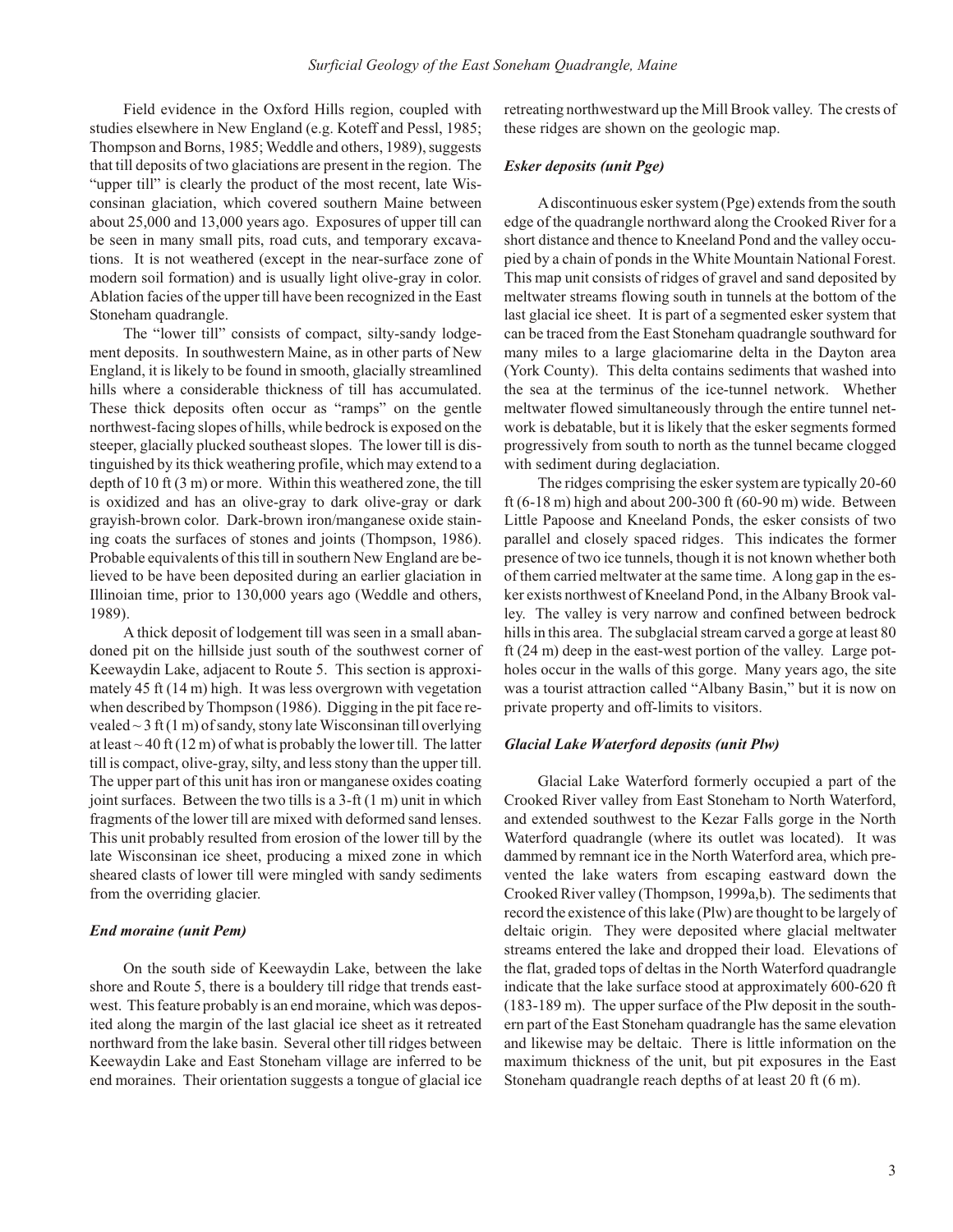#### *Crooked River ice-contact de pos its (unit Pgic)*

Ice-contact sand and gravel deposits (Pgic) occur along the Crooked River valley between Town House and the south edge of the quadrangle. They have flat to hummocky to pography on their upper surfaces. In some areas unit Pgic forms valley-side terraces bordered by till-covered slopes on the uphill side and outwash (Pgoc) or postglacial alluvial sediments (Ha) at lower elevations toward the valley center. Good examples of these terraces occur on both sides of the Crooked River valley in the area east of Square Dock Mountain. Elevations of the tops of Pgic deposits decrease southward from about 660 ft (201 m) in the Ingham Hill area to 610 ft (186 m) at the south edge of the quad rangle. Kettles and kames are present locally. Together with faults and slump structures exposed in gravel pits, these features show that unit Pgic was deposited adjacent to remnants of decaying glacial ice.

Textures in unit Pgic vary widely from sand to boulder gravel. The exposed thickness of the unit reaches at least 40 ft  $(12 \text{ m})$  in some gravel pits, but the total thickness can be substantially greater. Observation well 14-6, located at the Albany/Waterford waste disposal facility on the east side of Route 5, is probably within unit Pgic. This well penetrated 87 ft (26.5) m) of sand and gravelly sand (Williams and others, 1987). Pit exposures adjacent to the waste facility have shown a variety of sedimentary structures in sandy outwash, including excellent examples of trough and tabular cross-beds, dunes, and current ripples. Sections observed in 1990 showed 20 ft (6 m) of this material, overlain by 6 ft  $(2 \text{ m})$  of coarser outwash consisting of poorly sorted pebble-cobble gravel.

A coarse upper gravel was also noted in the Hatstat pits, located 0.8 mile north of Flints Brook on the east side of the Crooked River valley. In this pit complex, unit Pgic includes thick deposits (up to 40 ft or more) of glaciolacustrine sand. The well-stratified sand exhibits current ripples, water-escape structures, and other sedimentary features typical of sandy deltaic and lake-bottom deposits. These fine-grained sediments are locally underlain by mixed sand and gravel, and overlain by several feet of glaciofluvial gravel. Another sandy lacustrine component of unit Pgic occurs on the west side of the Crooked River valley, along a logging road leading to the north flank of Square Dock Mountain.

#### *Crooked River out wash de pos its (unit Pgoc)*

The youngest glacial deposits in the Crooked River valley are outwash sand and gravel (Pgoc). These deposits underlie a discontinuous flat surface at elevations intermediate between unit Pgic and the modern river flood plain. Elevations of the outwash plain range from 665 ft (203 m) in the north to about 610 ft (186 m) in the south.

Pit exposures in unit Pgoc are generally shallow (10 ft or less) and expose materials ranging from sand to boulder gravel. Bedrock outcrops protruding from the floors of some pits show

that the outwash is locally thin. The coarsest gravel in this unit was seen in a pit on the west side of Route 5, ESE of Square Dock Mountain. Here there are many boulders with diameters to 3 ft  $(1m)$ . The local occurrence of coarse gravel within unit Pgoc suggests that the outwash may have been deposited from several ice-margin positions in the Crooked River valley and its tributaries. Meltwater drainage from ice in the main valley was supplemented by glacial tributary streams carrying sand and gravel from the Barkers Brook and Walker Brook valleys, and from the same drainage that formed the ice-contact deposits south of Ingham Hill (the contact between Pgic and Pgoc in the latter area is gradational and has been drawn somewhat arbitrarily).

#### *Glacial Lake Mill Brook de pos its (unit Plm)*

Sand and gravel deposits (unit Plm) are common in the Mill Brook valley in the northeast part of the quadrangle. These deposits form flat to gently sloping surfaces at elevations up to about 720 ft (219 m), and presumably underlie the wetland and flood plain areas along Mill Brook. Much of unit Plm is sand or gravelly sand. Exposures are few in number and usually shallow, and the maximum thickness of the unit is unknown. The low, flat areas on the floor of Mill Brook valley are mostly underlain by sand, while gravel is common in the southern and northeast extremities of unit Plm (east of Ingham Hill and east of Grover Hill). The coarse gravelly sediments probably were deposited close to the glacier margin when it stood in the latter areas.

The Plm deposits are interpreted as having formed in a glacial lake, which is here called "glacial Lake Mill Brook." The Mill Brook valley drains to the north and would likely have been dammed by the the northward-receding ice margin during deglaciation of the study area. There are two probable spillways for Lake Mill Brook. The first is the gap southeast of Ingham Hill, which has an elevation of about 710 ft (216 m). The lake would have drained through here until the ice margin with drew to the north end of Songo Pond. At this point a lower spillway be came available at an elevation of about 690 ft (210 m).

#### *Ice- contact de pos its (unit Pgi)*

Unit Pgi comprises miscellaneous bodies of sand and gravel deposited adjacent to decaying remnants of ice in valleys other than that of the Crooked River. These deposits formed during recession of the late Wisconsinan glacier. The ice-contact environment is often indicated by morphologic features such as kettle holes, steep-sided mounds and ridges, and terraces bordered by ice-contact slopes. Where exposed in gravel pits, the Pgi sediments commonly are coarse-grained (abundant pebble to boulder gravel), poorly sorted, and may exhibit folds and faults resulting from slumping when the supporting ice melted.

Some of the best-developed Pgi deposits occur in the vicinity of Crocker Pond Campground in the White Mountain National Forest. The ponds in this area occupy kettles left by the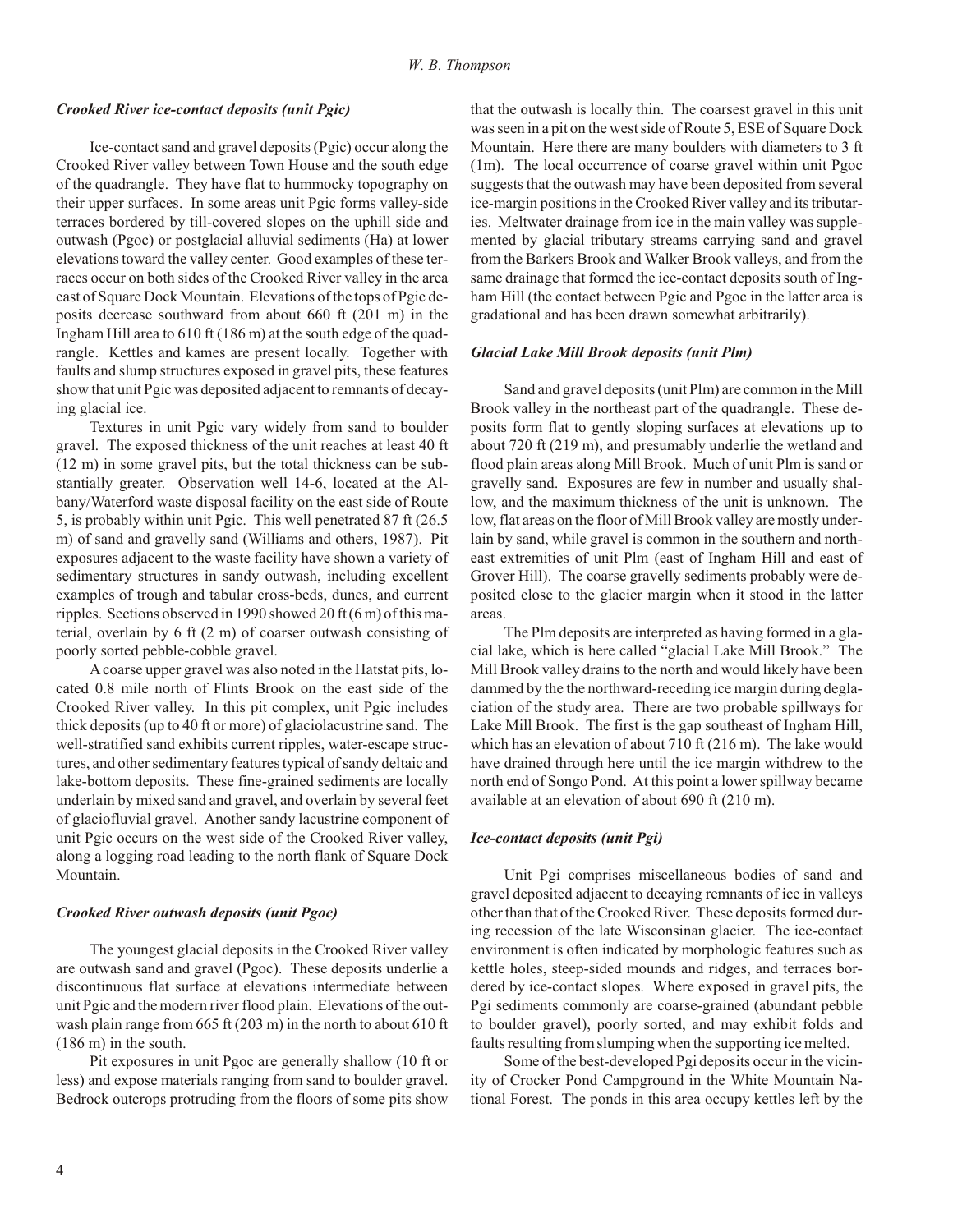melting of stagnant ice masses. The Pgi terrace just south of Patte Hill may actually be a small ice-contact delta that was deposited in a glacial lake between the valley side and remnant ice in the center of the valley.

#### *Gla cial out wash - Kee way din Lake area (unit Pgo)*

A small flat area of sandy sediments occurs on the north side of Keewaydin Lake. This map unit is interpreted as outwash deposited by a glacial meltwater stream issuing from the valley to the north. Alternatively, it may be a postglacial alluvial fan deposit.

#### *Glacial Lake Pleas ant de pos its (unit Plp)*

The Pleasant River and its two principal tributaries (East Branch and West Branch) are located in the northwestern part of the quadrangle. The river system drains to the north and empties into the Androscoggin River in the adjacent Bethel quadrangle. As the last glacial ice sheet with drew northward from the East Branch valley, the ice margin blocked the drainage of this valley and impounded a glacial lake (Lake Pleasant). Evidence of the lake is provided by abundant sand deposits (unit Plp). These deposits formerly occupied the full width of the East Branch valley, but they have been partly eroded by the river.

The Plp sediments washed out of the ice sheet and directly into gla cial Lake Pleasant. The first spill way for the lake was the bedrock-floored channel at the southeast end of the map unit (along the National Forest road south of Browns Ledge). This out let has an elevation of about 830 ft (253 m). Plp deposits at similar or slightly higher elevations just north of the spillway probably formed as a delta graded to the lake surface.

A lower and younger spillway for Lake Pleasant is located along the pipeline route between Browns Hill and Cummings Hill, at about 770 ft (235 m). This outlet would have been available as soon as the glacier margin retreated far enough to uncover it. The northern most Plp deposits formed when the glacial lake stood at the 770-ft level.

Most exposures of unit Plp are shallow excavations (road cuts, stream banks, and temporary excavations) that show wellstratified sand, pebbly sand, and/or silt. The finer-grained materials probably were deposited on the lake floor in a quiet-water environment, while the coarser (gravelly) sediments were deposited close to the ice margin as deltas and subaque ous fans. Contours on the topographic map suggest that unit Plp has a thickness of up to  $100$  ft  $(30 \text{ m})$  or more.

#### *Glacial Lake Be thel de pos its (unit Plbe)*

The northern portion of the Pleasant River valley contains fine-grained glacial-lake sediments underlying flat to gently sloping surfaces at elevations to about 710 ft  $(216 \text{ m})$ . These sediments (unit Plbe) were deposited in glacial Lake Bethel, which developed as the late Wisconsinan ice sheet receded from

the Androscoggin Valley in the Bethel quadrangle, just north of the present study area. Deltaic sand and gravel that was deposited in glacial Lake Bethel underlies a surface at  $\sim$  700-710 ft in the vicinity of West Bethel village. The stratigraphy of this delta was exposed in the eroded bank of the Androscoggin River at the western edge of the Bethel quadrangle, following the major spring flood of 1987. This riverbank section, together with nearby delta exposures resulting from pipeline construction in 1998, showed that the surface elevation of glacial Lake Bethel was approximately  $690-700$  ft  $(210-213 \text{ m})$ . The spillway for the lake was located in the Androscoggin valley just south of Newry, in the northeast part of the Bethel quadrangle. Here the valley is very narrow, and the Androscoggin cuts through till deposits that formerly could have dammed the river and thus impounded Lake Bethel.

In the East Stoneham quadrangle, exposures of unit Plbe are usually limited to shallow road cuts and temporary excavations along the pipelines in the Pleasant River valley. Additional information was gathered by augering to depths up to 6 ft  $(2 \text{ m})$ . The materials comprising unit Plbe typically include fine sand and/or silt, which in many places is overlain by a thin cover of gravel or gravelly sand. These coarser sediments are interpreted as a veneer of alluvium deposited by the East and West Branches of the Pleasant River after the glacial lake had drained.

Some of the silt and sand included in this map unit likewise may be alluvial. It is often difficult to determine the depositional environment of the fine-grained materials, i.e. whether they are glacio la custrine sediments or postglacial alluvium. At a few localities in the Pleasant River valley, this distinction was made on the basis of sedimentary structures such as current ripples that indicate paleoflow directions. Glacial meltwater currents generally flowed to the south, while the postglacial Pleasant River transported sediments to the north.

Well data on the surficial materials map show depths to bedrock locally exceeding 100 ft (30 m) beneath the floor of the Pleasant River. Some of the overburden material at these sites is likely to be alluvium (in the uppermost part) and/or till (usually the lowest and oldest surficial unit), but much of the sediment thickness recorded in the wells probably consists of glacial lake sediments belonging to unit Plbe.

## *Eo lian de posit (unit Qe)*

A small deposit of eolian (windblown) sand (unit Qe) was mapped on the west side of the Crooked River valley, north of Songo Pond. Other patchy eolian deposits occur in the quadrangle, but generally are too small or irregular to distinguish on the map. These deposits resulted from wind erosion of glacial lake sediments in the adjacent valleys. They probably formed in late-glacial time, when vegetation cover was sparse. The prevailing winds blew from the west, as they do today (McKeon, 1989).

The texture of the wind blown sand may range from very fine to very coarse. Coarse sand is common in the eolian depos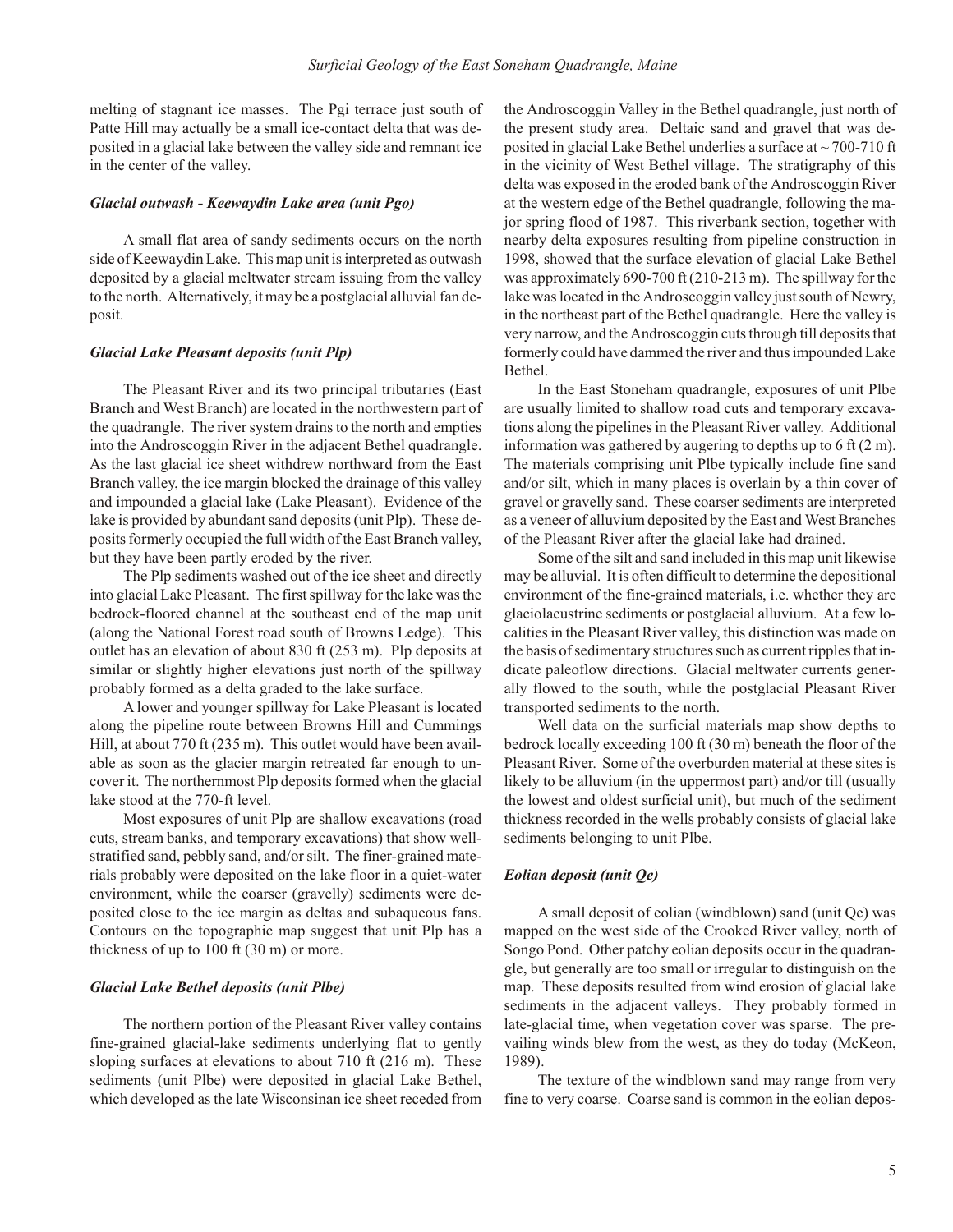its of western Maine, and even lenses of granules are occasionally found. Thus, the winds that carried the sand are inferred to have been strong at times.

## *Fan de pos its (unit Qf)*

Alluvial fans of late-glacial to postglacial age have been mapped in two places. There is a small example at the mouth of an unnamed brook on the east side of Keewaydin Lake, and a larger fan occurs along Wild Brook in the northeastern part of the quadrangle. A borrow pit in the Wild Brook fan exposes very coarse pebble-boulder gravel which may have been deposited by a glacial meltwater stream.

## *Stream ter race de pos its (unit Qst)*

Stream terraces are flat-topped benches along streams. They are remnants of flood plains which have been dissected by stream erosion, with the result that the terraces now stand higher than the adjacent modern flood plains and may no longer be subject to flooding. One example of a stream terrace was mapped in the East Stoneham quadrangle. It is located along the West Branch of the Pleasant River in Mason township. A road cut in this terrace exposed about 8 ft  $(2.4 \text{ m})$  of poorly sorted, somewhat angular, pebble to boulder gravel. The coarse sediment in the terrace most likely was derived from erosion of till deposits by the early postglacial West Branch.

#### Late-glacial or postglacial stream alluvium (unit Qa)

The unnamed stream valley southeast of Bad Mountain contains alluvial gravel (unit Qa) of uncertain age. Unit Qa underlies the National Forest road where it crosses the broad lower part of the valley. In this area, the upper surface of the gravel is sufficiently high above the stream that it appears unlikely to be affected by modern flooding. Much of the alluvium probably was deposited soon after deglaciation of the valley or in early Holocene time. Coarse gravel of more recent age occurs right along the modern stream, but is not differentiated at the scale of the map.

#### *Wet land de pos its (unit Hw)*

Unit Hw consists of fine-grained and organic-rich sediments deposited in low, flat, poorly drained areas. In the East Stoneham quadrangle this unit occurs in valleys and small upland basins. The boundaries of unit Hw were mapped primarily from aerial photographs. These boundaries are approximately located and should not be used rigorously for land-use zoning. There is little information on the thickness of wetland deposits in the quadrangle. A report by Cameron and others (1984) describing peat deposits in southwestern Maine found that they usually average less than 20 ft  $(6 \text{ m})$  thick.

#### *Lake shore line de posit (unit Hls)*

A modern sand beach (unit Hls) is located at the south end of Virginia Lake in Stoneham. The sand in this deposit most likely was derived from erosion of adjacent till deposits along the east and west sides of the lake. A small wetland has developed behind (south of) the beach. Similar beaches probably occur along parts of other lake shores in the East Stoneham quadrangle.

#### *Stream alluvium (unit Ha)*

Unit Ha consists of alluvial sand, gravel, silt, and organic material deposited by modern streams on present or former flood plains. In the East Stoneham quadrangle these deposits occur along parts of the Crooked River, Pleasant River, Mill Brook, and other streams. They may be closely associated with wetlands, and some wetlands probably have formed on the surfaces of poorly drained alluvial deposits. For this reason, the mapped contacts between wetlands (Hw) and alluvium (Ha) are approximately located.

## **GLACIAL AND POSTGLACIAL GEOLOGIC HIS TORY**

The following reconstruction of the Quaternary history of the East Stoneham quadrangle and surrounding area is based on the interpretations of surficial earth materials described in this report, together with published information from surrounding areas of New England. It is uncertain how many episodes of glaciation have affected the study area during the Pleistocene "Ice" Age." Till deposits in western Maine clearly record the most recent (late Wisconsinan) glaciation and probably one earlier event. The deeply weathered lower till found elsewhere in central and southern New England has been recognized at a few localities in this part of the state (Thompson and Borns, 1985; Weddle and others, 1989). Although it is not well-dated, the lower till was deposited during the penultimate glaciation of probable Illinoian age.

Data summarized by Stone and Borns (1986) indicate that the late Wisconsinan Laurentide Ice Sheet expanded out of Canada and spread into Maine approximately 25,000 radiocarbon years ago. As the glacier continued to flow across the state for thousands of years, it reshaped the surface of the land by eroding, transporting, and depositing tremendous quantities of sediment and rock debris. The combined effects of erosion and deposition have given some hills a streamlined shape. Their long axes are parallel to the south-southeastward flow of the ice. A moderate degree of streamlining is seen on the till-covered hills in the northeastern part of the East Stoneham quadrangle, particularly east of Songo Pond and north of Ingham Hill.

Late Wisconsinan glaciation produced a large portion of the stony till deposits that blanket the upland areas of the quadrangle. Glacial plucking on the lee sides of bedrock hills eroded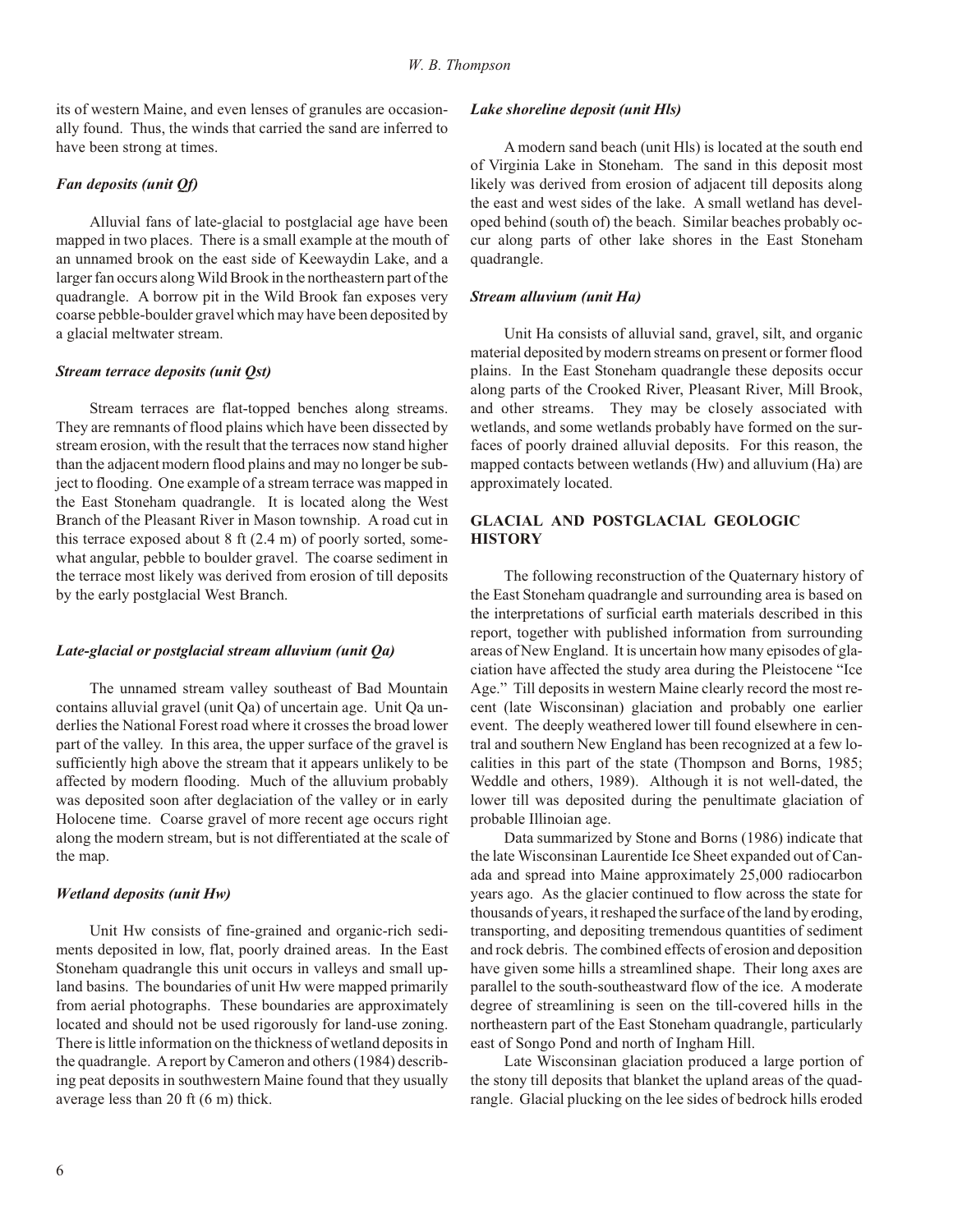steep southeast-facing slopes and cliffs. Many dramatic examples of these cliffs can be seen in the East Stone ham quadrangle, such as those on Albany Mountain, Rattlesnake Mountain, and Square Dock Mountain. Rocks torn from the hills were scattered in the direction of glacial transport.

Abrasion by rock debris dragged at the base of the glacier polished and striated the bedrock surface. The striations are not easy to see in the East Stoneham quadrangle because in most places they are either concealed beneath surficial sediments or have been destroyed by weathering at the ground surface. The geologic map shows sites in the quadrangle where striation trends have been recorded. Some of the best examples of striations and glacially polished ledges are exposed on granite pegmatite veins.

Most striations observed in the quadrangle indicate glacial flow toward the south-southeast. This flow probably occurred during the maximum phase of late Wisconsinan glaciation, when the glacially streamlined hills were sculpted with the same orientation. Striations in a few places indicate a more southward ice flow (170-183°). The latter flow trend is generally younger, based on evidence from multiple striation sets in the Fryeburg quadrangle (Thompson, 1999c) and elsewhere in southwestern Maine. The southward movement is believed to have resulted from reorganization of ice flow as the glacier thinned over the Mahoosuc Range to the north (Thompson and Koteff, 1995; Thompson, 2001).

In the East Stoneham quadrangle, numerous striation measurements were obtained on pegmatite ledges adjacent to the quarry southeast of Songo Pond, including an older 161° set preserved on a sheltered surface adjacent to a younger set trending 177°. A very strong set of glacial grooves trending 180° was seen on the summit of a small unnamed hill east of Route 5, on the extreme southwest spur of Parsonage Hill.

The minimum age of glacial retreat from the East Stoneham quadrangle can be estimated from radiocarbon dating of organic material in lake-bottom sediments deposited soon after deglaciation. Thompson and others (1996) obtained an age of 13,200 radiocarbon years from Cushman Pond in Lovell, so the study area probably was deglaciated by this time. However, isolated masses of stagnant ice may have lingered in valleys. The nearby Saco Valley was certainly ice-free by 12,000 years ago, judging from dated plant remains in Fryeburg (Thompson, 1999c).

In coastal Maine it is possible to trace the retreat of the glacier margin in detail because there are hundreds of end-moraine ridges, submarine fans, and deltas that were deposited at the edge of the ice during its recession in a marine environment. End moraines are rare in the East Stoneham quadrangle, making it more difficult to reconstruct the pattern of deglaciation. However, meltwater channels and sand and gravel deposits provide clues to the history of ice recession in the area. The locations and slopes of channels carved on hillsides by glacial streams generally support a northward recession of the ice margin. Additional evidence of northward retreat is provided by the topography and sedimentary structures of glaciofluvial deposits, and by the distribution of deposits formed in ice-dammed glacial lakes. South-draining stream basins typically contain series of glaciofluvial deposits such as the Crooked River outwash (Pgoc), in which the stream-graded tops of the deposits are lower from north to south, and structures such as current ripples and largescale cross-bedding indicate southward meltwater flow. On the other hand, north-draining valleys such as the Pleasant River and Mill Brook basins were temporarily dammed by the receding ice margin and hosted glacial lakes that spilled through the lowest available gaps in the surrounding hills.

The history of glacial retreat from the East Stone ham quadrangle will be discussed in relation to two major series of sand and gravel deposits that washed out of the melting ice: (1) the deposits of the Crooked River and adjacent Mill Brook valleys (units Pge, Plw, Pgic, Pgoc, Pgi, and Plm); and  $(2)$  the series extending from the central to northwestern parts of the quadrangle (Pge, Pgi, Plp, and Plbe).

The earliest glacial meltwater deposits in the Crooked River valley are the esker ridges (Pge). These deposits were emplaced in subglacial ice tunnels, so their relation to the glacier margin is unknown. Two parallel ridges formed in some places, as adjacent tunnels became clogged with sand and gravel and the surrounding ice eventually melted. The twin ridges are best seen along the Albany Basin Road leading toward Kneeland Pond. The same esker system can be traced to the northwest, where it passes through the Crocker Pond Campground in the White Mountain National Forest. Some of the gaps in the system occur where the subglacial stream scoured down to bedrock and no esker gravel was deposited. The best example of this erosion is the deep gorge northwest of Kneeland Pond (described above).

As the ice margin started to recede northward from the southern edge of the quadrangle, sand and gravel washed from the edge of the glacier into glacial Lake Waterford. Unit Plw is the resulting lake deposit. The head of this map unit is just southwest of Little Papoose Pond, which is where the edge of the glacier presumably stood when the final part of the lake delta was deposited.

As melting of ice started to uncover the Crooked River valley, glacial meltwater streams deposited large volumes of icecontact sand and gravel (unit Pgic). These deposits choke the valley in the vicinity of Little Papoose Pond and are common along the sides of the valley to the north. They formed both along the glacial streams and where meltwater was locally ponded against remnants of stagnant ice. Unit Pgic has been traced north to the Town House area in Albany, where it may have been built from an ice margin position east of Ingham Hill. Slightly younger ice-contact sand and gravel deposits (Pgi) formed close to the glacier margin in the lower Patte Brook valley and in the headwaters of Mill Brook (both in Albany).

As ice remnants continued to disappear from the Crooked River valley, glacial streams deposited outwash sand and gravel (unit Pgoc) at lower elevations than the earlier ice-contact deposits. These younger glacial deposits filled the central portion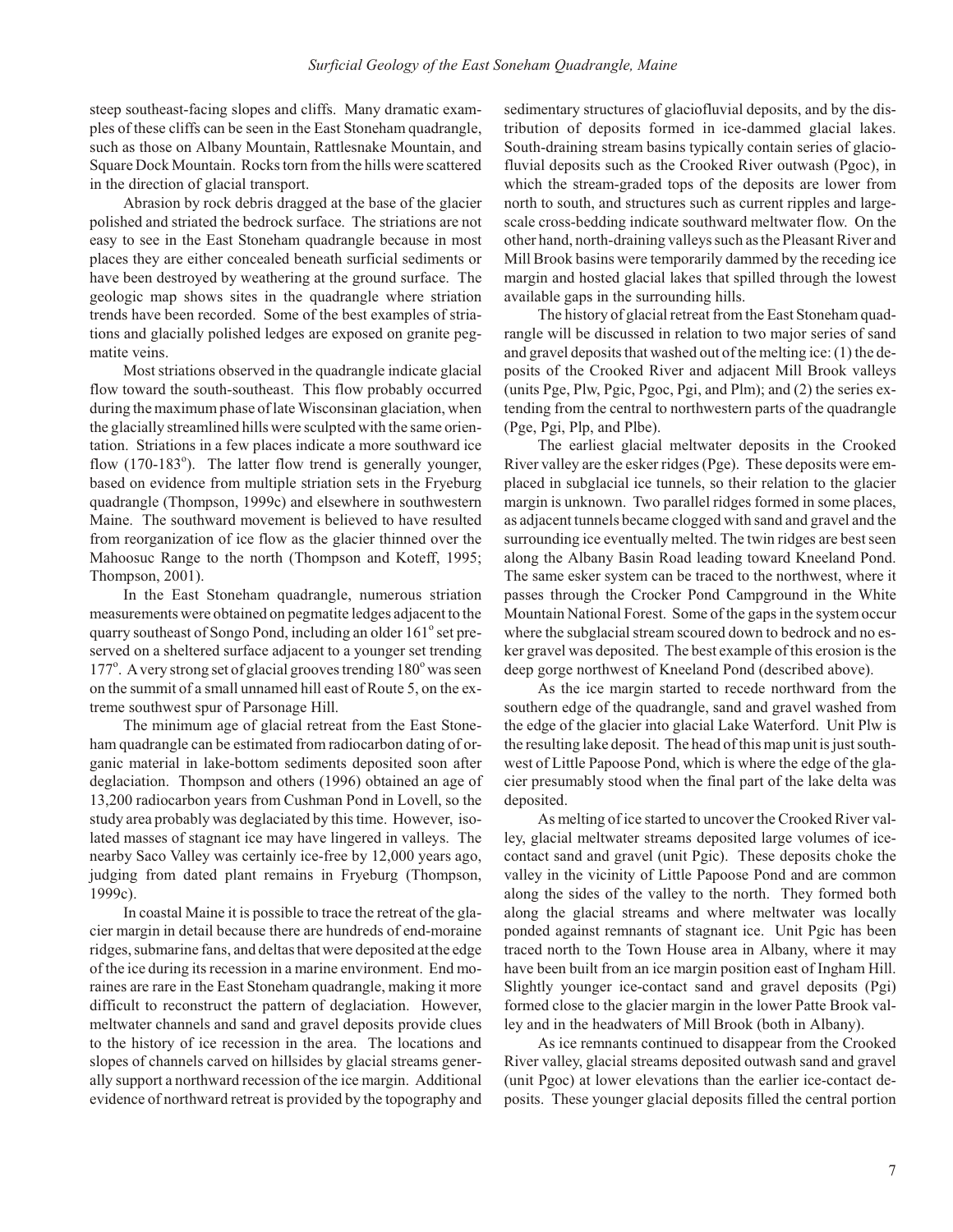of the valley across much of the quadrangle, forming a flat surface seen along Route 5. Some of the outwash gravel is extremely coarse, suggesting that the ice remained nearby when it was deposited. Unit Pgoc wraps around the western side of Songo Pond, but did not fill the pond basin. Perhaps a remnant ice mass lingered in the basin, leaving a long kettle hole now occupied by Songo Pond.

When the ice sheet receded from the northeastern part of the quadrangle, meltwater was trapped in the north-sloping Mill Brook valley, forming glacial Lake Mill Brook. The lake is believed to have first drained southward through the 710-ft gap east of Ingham Hill. This initial water level was maintained until ice recession opened the slightly lower (690 ft) spillway near the north end of Songo Pond. Sand and gravel washed into Lake Mill Brook from an ice-margin position east of Grover Hill in the northeast corner of the quadrangle.

Glacial retreat from the western part of the quadrangle resulted in a sequence of events similar to those described above. The earliest meltwater drainage was subglacial, producing a series of esker ridges (unit Pge) in the valley that ex tends from Wa terfowl Marsh south to Round Pond. Ice-contact sand and gravel  $de$  deposits (Pgi) formed during deglaciation of this valley, as meltwater streams flowed over and between remnant ice masses. Bedrock knobs and glacial deposits in the Crocker Pond area probably blocked the southward drainage, causing ponding of meltwater to an elevation of about 830 ft  $(253 \text{ m})$ . The icecontact deposits east and west of Waterfowl Marsh may be deltaic glaciolacustrine sediments that formed in these ponded waters.

Further deglaciation in the northwestern part of the quadrangle uncovered the East Branch of the Pleasant River valley. This valley slopes northward, so meltwater was trapped between the receding ice margin and the bedrock-floored 830-ft (253 m) spillway south of Browns Ledge, forming glacial Lake Pleasant. A large quantity of sand (unit Plp) accumulated in this water body. The lake level probably dropped to about 770 ft (235 m) when continued ice retreat opened the gap south of Cummings Hill. Lake Pleasant persisted until the Bethel area was deglaciated (north of the quadrangle), and glacial Lake Bethel formed in the Androscoggin Valley. Silty to sandy Lake Bethel deposits (unit Plbe) under lie low flat areas to about  $710$  ft  $(216 \text{ m})$  in the Pleasant River valley.

During and after deglaciation of the East Stoneham quadrangle, nonglacial streams began to establish their modern drainage patterns. Water emptied from the glacial lakes upon removal of their ice or sediment dams, and the fine-grained lake deposits in the East Branch valley were deeply eroded. As soon as the ice retreated from the sides of hills and mountains, the freshly deposited glacial sediments were very susceptible to erosion until a vegetation cover was established. For example, alluvial gravel washed down the East and West Branches of the Pleasant River and in many places forms a thin deposit on top of the finegrained glacial lake sands. Some of the older alluvium now occurs as a stream terrace (unit Qst) that stands higher than the present- day flood plain along the West Branch of the Pleasant River.

Deposits of recent flood-plain alluvium (unit Ha) continue to accumulate along modern streams, and organic-rich sediments (unit Hw) are being deposited in wetland swamps, marshes, and heaths.

### **ECONOMIC GEOLOGY**

Sand and gravel deposits are a very abundant and economically important resource in the East Stoneham quadrangle. Gravel is likely to be found in many places along the esker system (unit Pge) that extends through the central part of the quadrangle, and in the ice-contact and outwash deposits of the Crooked River valley (units Pgic and Pgoc). Numerous pits have been opened in these deposits, and many of them were still active at the time of this study.

Other sand and gravel resources occur in the ice-contact deposits (unit Pgi) at various locations in the quadrangle, and in the abundant glacial lake deposits. However, many of the lake sediments are dominantly sand, and gravel may occur only as a relatively thin surface layer.

#### **REFERENCES**

- Cameron, C. C., Mullen, M. K., Lepage, C. A., and Anderson, W. A., 1984, Peat resources of Maine - Volume 4: southern and western Maine: Maine Geological Survey, Bulletin 31, 123 p.
- Koteff, C., and Pessl, F., Jr., 1985, Till stratigraphy in New Hampshire: Correlations with adjacent New England and Quebec, *in* Borns, H. W., Jr., La-Salle, P., and Thompson, W. B. (editors), Late Pleistocene history of northeastern New England and adjacent Quebec: Geological Society of America, Special Paper 197, p. 1-12.
- McKeon, J. B., 1989, Late-glacial dunes, ventifacts, and wind direction in westcentral Maine, *in* Tucker, R. D., and Marvinney, R. G. (editors), Studies in Maine geology - Volume 6: Quaternary geology: Maine Geological Survey, p. 89-101.
- Osberg, P. H., Hussey, A. M., II, and Boone, G. M. (editors), 1985, Bedrock geologic map of Maine: Maine Geological Survey, map, scale 1:500,000.
- Prescott, G. C., Jr., 1979, Royal, upper Presumpscot, and upper Saco River basins (Maine) area: U. S. Geological Survey, Maine Hydrologic-Data Report No. 10, Ground-Water Series, 53 p.
- Prescott, G. C., Jr., 1980, Ground-water availability and surficial geology of the Royal, upper Presumpscot, and upper Saco River basins, Maine: U.S. Geological Survey, Water-Resources Investigations 79-1287, 3 maps.
- Prescott, G. C., Jr., and Dickerman, D. C., 1981, Sand and gravel aquifers map 14 - Ox ford County, Maine (compiled by A. L. Tolman and E. M. Lanctot): Maine Geological Survey, Open-File Report 81-50, 6 p. and map.
- Stone, B. D., and Borns, H. W., Jr., 1986, Pleistocene glacial and interglacial stratigraphy of New England, Long Island, and adjacent Georges Bank and the Gulf of Maine, in Sibrava, V., Bowen, D. Q., and Richmond, G. M. (editors), Quaternary glaciations in the Northern Hemisphere - IGCP Project 24: Pergamon Press, Oxford, England, p. 39-53.
- Stone, G. H., 1899, The glacial gravels of Maine and their associated deposits: U.S. Geological Survey, Monograph 34, 499 p.
- Thompson, W. B., 1986, Glacial geology of the White Mountain foothills, southwestern Maine, in Newberg, D. W. (editors), Guidebook for field trips in southwestern Maine: New England Intercollegiate Geological Conference, Bates College, Lewiston, Maine, 78th annual meeting, Trip C-1, p. 275- 288.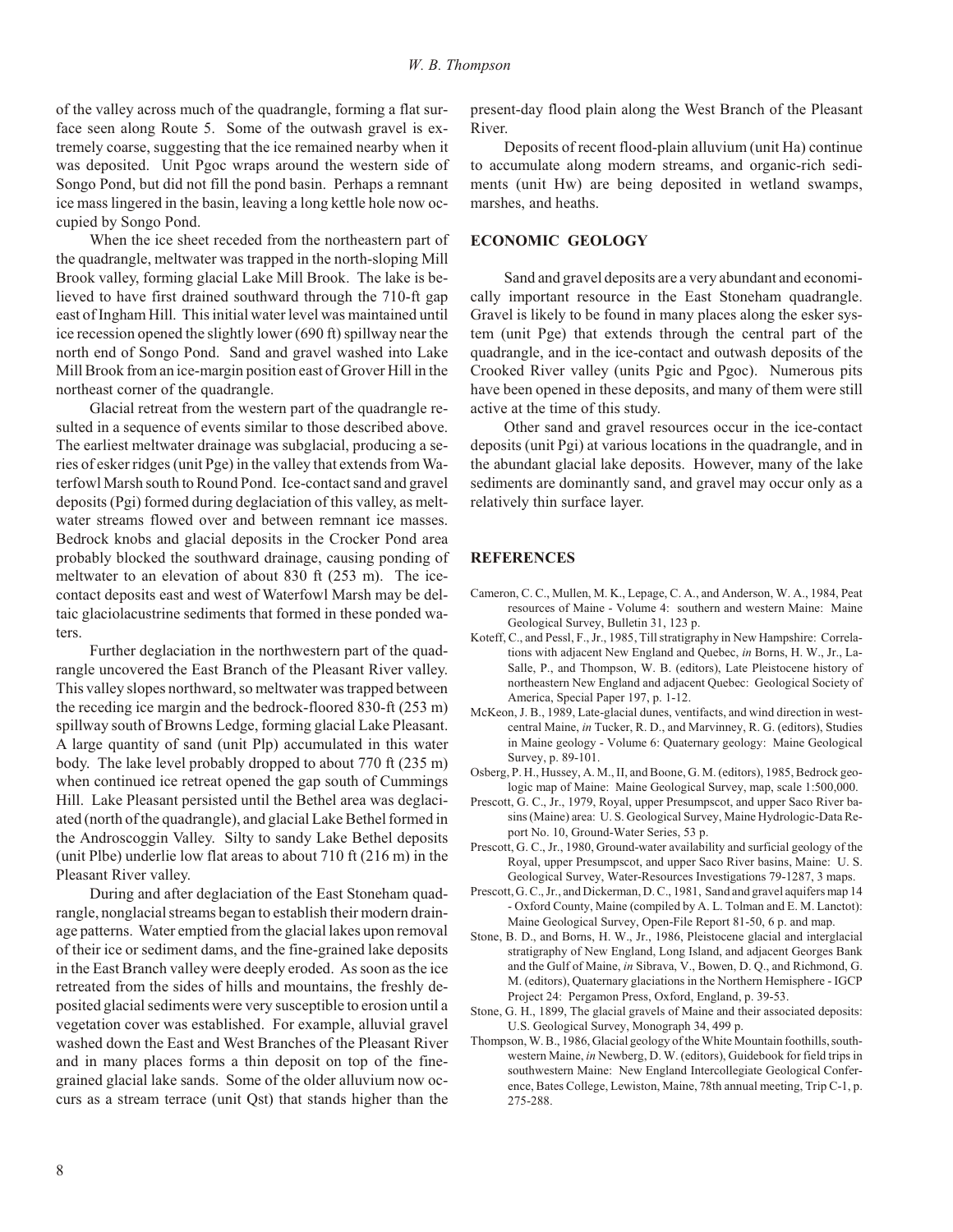- Thompson, W. B., 1999a, Surficial geology of the North Waterford 7.5-minute quadrangle, Oxford County, Maine: Maine Geological Survey, Open-File Report 99-4, 10 p.
- Thompson, W. B., 1999b, Surficial geology of the North Waterford quadrangle, Maine: Maine Geological Survey, Open-File Map 99-3.
- Thompson, W. B., 1999c, Surficial geology of the Fryeburg 7.5-minute quadrangle, Oxford County, Maine: Maine Geological Survey, Open-File Report 99-8, 20 p.
- Thompson, W. B., 2001, Deglaciation of western Maine, *in* Weddle, T. K., and Retelle, M. J. (editors), Deglaciation history and relative sea-level changes, northern New England and adjacent Canada: Geological Society of America, Special Paper 351, p. 109-123.
- Thompson, W. B., 2003, Surficial geologic map of the East Stoneham 7.5minute quadrangle, Maine: Maine Geological Survey, Open-File Map 03-2.
- Thompson, W. B., and Borns, H. W., Jr., 1985, Till stratigraphy and late Wisconsinan deglaciation of southern Maine: a review: Geographie physique et Quaternaire, v. 39, no. 2, p. 199-214.
- Thompson, W. B., Fowler, B. K., Flanagan, S. M., and Dorion, C. C., 1996, Recession of the late Wisconsinan ice sheet from the northwestern White Mountains, New Hampshire, *in* Van Baalen, M. R. (editors), Guidebook to field trips in northern New Hampshire and adjacent regions of Maine and Vermont: New England Intercollegiate Geological Conference, Harvard University, Cambridge, 88th annual meeting, Trip B-4, p. 203-234.
- Thompson, W. B., and Koteff, C., 1995, Deglaciation sequence in southwestern Maine: stratigraphic, geomorphic, and radiocarbon evidence (abstract): Geological Society of America, Abstracts with programs, v. 27, no. 1, p. 87.
- Thompson, W. B., and Locke, D. B., 2003, Surficial materials of the East Stoneham quadrangle, Maine: Maine Geological Survey, Open-File Map 03-1.
- Weddle, T. K., Stone, B. D., Thompson, W. B., Retelle, M. J., Caldwell, D. W., and Clinch, J. M., 1989, Illinoian and late Wisconsinan tills in eastern New England: A transect from northeastern Massachusetts to westcentral Maine, in Berry, A. W., Jr. (editors), Guidebook for field trips in southern and west-central Maine: New England Intercollegiate Geological Conference, University of Maine at Farmington, Farmington, Maine, 81st annual meeting, Trip A-2, p. 25-85.
- Wilkinson, D. E. (editor), 1995, Soil survey of Oxford County, Maine: U. S. Department of Agriculture - Soil Conservation Service, 296 p. and maps.
- Williams, J. S., Tepper, D. H., Tolman, A. L., and Thompson, W. B., 1987, Hydrogeology and water quality of significant sand and gravel aquifers in parts of Androscoggin, Cumberland, Oxford, and York Counties, Maine: Maine Geological Survey, Open-File Report 87-1a, 121 p. and maps.

## **APPENDIX A GLOSSARY OF TERMS USED ON MAINE GEOLOGICAL SURVEY SURFICIAL GEOLOGIC MAPS**

### *com piled by John Gosse and Woodrow Thompson*

Note: Terms shown in italics are defined elsewhere in the glossary.

Ablation till: *till* formed by release of sedimentary debris from melting glacial ice, accompanied by variable amounts of slumping and meltwater action. May be loose and stony, and contains lenses of washed sand and gravel.

**Basal melt-out till:** *till* resulting from melting of debrisrich ice in the bottom part of a glacier. Generally shows crude stratification due to included sand and gravel lenses.

**Clast:** pebble-, cobble-, or boulder-size fragment of rock or other material in a finer-grained *matrix*. Often refers to stones in glacial till or gravel.

**Clast-supported:** refers to sediment that consists mostly or entirely of *clasts*, generally with more than 40% clasts. Usually the clasts are in contact with each other. For example, a well-sorted cobble gravel.

**Delta:** a body of sand and gravel deposited where a stream enters a lake or ocean and drops its sediment load. Glacially deposited deltas in Maine usually consist of two parts: (1) coarse, horizontal, often gravelly topset beds deposited in stream channels on the flat delta top, and (2) underlying, finer-grained, inclined foreset beds deposited on the advancing delta front.

**Deposit:** general term for any accumulation of sediment, rocks, or other earth materials.

**Diamicton:** any poorly-sorted sediment, containing a wide range of particle sizes, e.g. glacial *till*.

**Drumlin:** an elongate oval-shaped hill, often composed of glacial sediments, that has been shaped by the flow of glacial ice, such that its long axis is parallel to the direction of ice flow.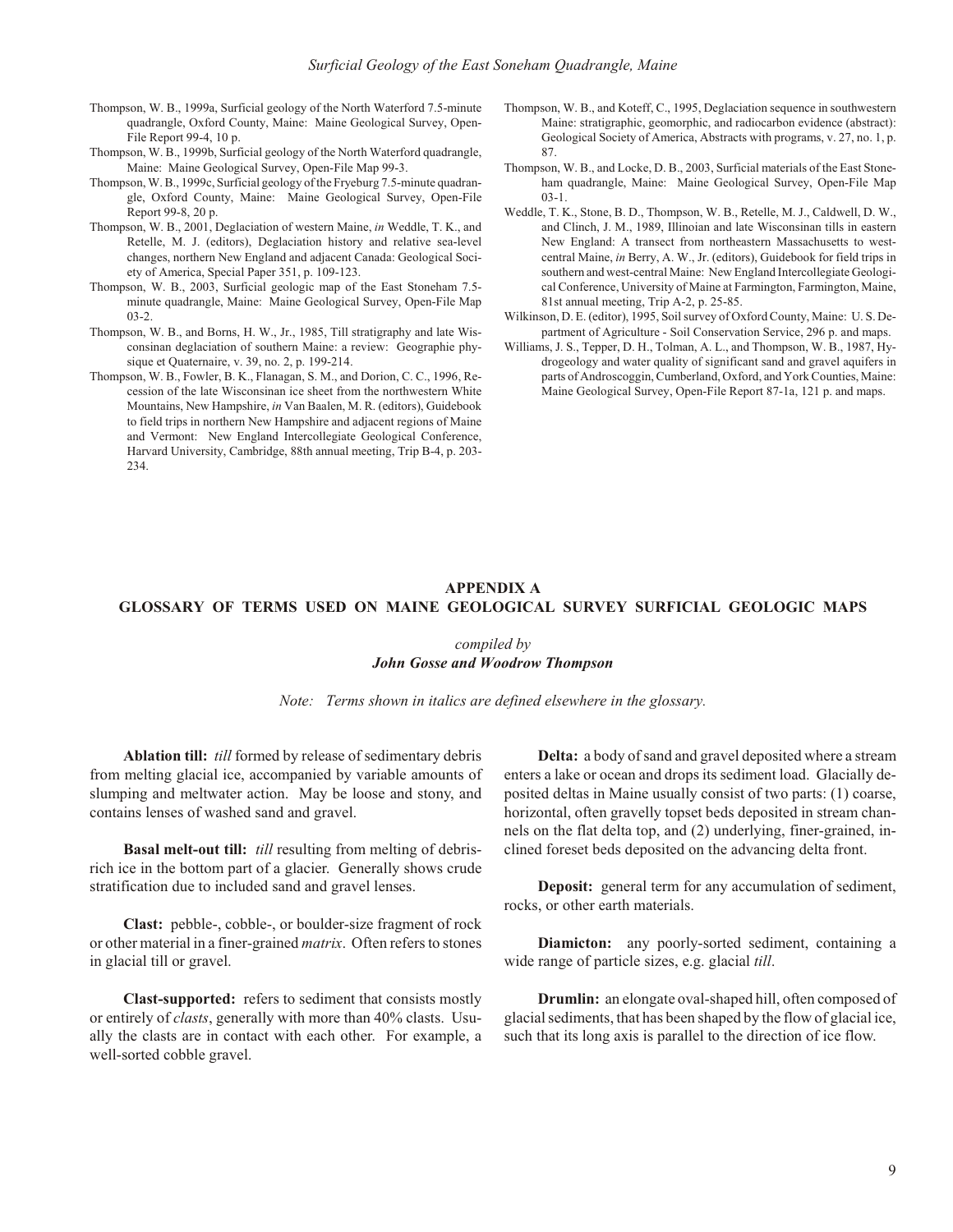**End moraine:** a ridge of sediment deposited at the margin of a glacier. Usually consists of till and/or sand and gravel in various proportions.

**Englacial:** occurring or formed within glacial ice.

**Eolian:** formed by wind action, such as a sand dune.

**Esker:** a ridge of sand and gravel deposited at least partly by meltwater flowing in a tunnel within or beneath glacial ice. Many ridges mapped as eskers include variable amounts of sediment deposited in narrow open channels or at the mouths of ice tunnels.

**Fluvial:** Formed by running water, for example by meltwater streams discharging from a glacier.

**Glaciolacustrine:** refers to sediments or processes involving a lake which received meltwater from glacial ice.

**Glaciomarine:** refers to sediments and processes related to environments where marine water and glacial ice were in contact.

Head of outwash: same as *outwash head*.

**Holocene:** term for the time period from 10,000 years ago to the present. It is often used synony mously with "postglacial" because most of New England has been free of glacial ice since that time.

**Ice age:** see *Pleistocene*.

**Ice-contact:** refers to any sedimentary deposit or other feature that formed adjacent to glacial ice. Many such deposits show irregular topography due to melting of the ice against which they were laid down, and resulting collapse.

**Kettle:** a depression on the ground surface, ranging in outline from circular to very irregular, left by the melting of a mass of glacial ice that had been surrounded by glacial sediments. Many kettles now contain ponds or wetlands.

**Kettle hole:** same as *kettle*.

**Lacustrine:** pertaining to a lake.

**Late-glacial:** refers to the time when the most recent glacial ice sheet was receding from Maine, approximately 15,000-10,000 years ago.

Late Wisconsinan: the most recent part of *Pleistocene* time, during which the latest continental ice sheet covered all or portions of New England (approx.  $25,000-10,000$  years ago).

**Lodgement till:** very dense variety of till, deposited beneath flowing glacial ice. May be known locally as "hardpan."

**Matrix:** the fine-grained material, generally silt and sand, which comprises the bulk of many sediments and may contain *clasts*.

Matrix-supported: refers to any sediment that consists mostly or entirely of a fine-grained component such as silt or sand. Generally contains less than 20-30% clasts, which are not in contact with one another. For example, a fine sand with scattered pebbles.

**Moraine:** General term for glacially deposited sediment, but often used as short form of "*end moraine*."

**Morphosequence:** a group of water-laid glacial deposits (often consisting of sand and gravel) that were deposited moreor-less at the same time by meltwater streams issuing from a particular position of a glacier margin. The depositional pattern of each morphosequence was usually controlled by a local base level, such as a lake level, to which the sediments were transported.

**Outwash:** sediment derived from melting glacial ice, and deposited by meltwater streams in front of a glacier.

**Outwash head:** the end of an *outwash* deposit that was closest to the glacier margin from which it originated. *Icecontact* outwash heads typically show steep slopes, *kettles* and hummocks, and/or boulders dumped off the ice. These features help define former positions of a retreating glacier margin, especially where *end moraines* are absent.

**Pleistocene:** term for the time period between 2-3 million years ago and 10,000 years ago, during which there were several glaciations. Also called the "Ice Age."

**Proglacial:** occurring or formed in front of a glacier.

Quaternary: term for the era between 2-3 million years ago and the present. Includes both the *Pleistocene* and *Holocene*.

**Striation:** a narrow scratch on bedrock or a stone, produced by the abrasive action of debris-laden glacial ice. Plural form sometimes given as "striae."

**Subaqueous fan:** a somewhat fan-shaped deposit of sand and gravel that was formed by meltwater streams entering a lake or ocean at the margin of a glacier. Similar to a *delta*, but was not built up to the water surface.

**Subglacial:** occurring or formed beneath a glacier.